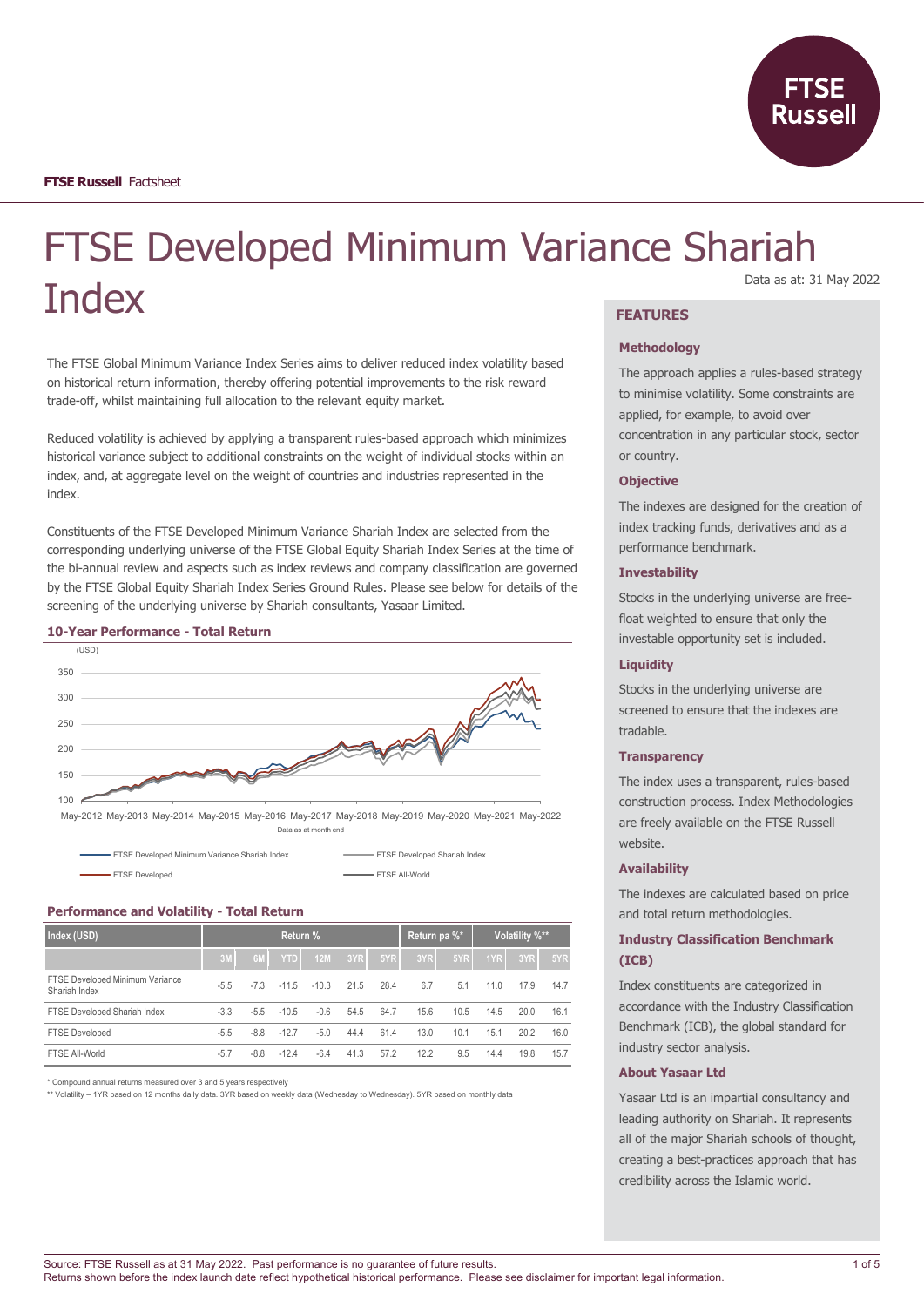#### **Year-on-Year Performance - Total Return**

| Index % (USD)                                    | 2012 | 2013 | 2014 | 2015   | 2016 | 2017 | 2018   | 2019 | 2020 | 2021 |
|--------------------------------------------------|------|------|------|--------|------|------|--------|------|------|------|
| FTSE Developed Minimum<br>Variance Shariah Index | 16.3 | 21.5 | 9.7  | 1.9    | 7.3  | 25.1 | $-9.5$ | 20.3 | 9.3  | 10.5 |
| FTSE Developed Shariah Index                     | 13.3 | 23.7 | 4.7  | $-3.2$ | 8.1  | 23.1 | $-9.7$ | 27.0 | 19.8 | 21.0 |
| <b>FTSE Developed</b>                            | 17.0 | 26.8 | 5.1  | $-0.3$ | 8.2  | 23.9 | $-8.6$ | 28.0 | 16.7 | 21.4 |
| FTSE All-World                                   | 17.1 | 23.3 | 4.8  | $-1.7$ | 8.6  | 24.6 | $-9.1$ | 27.2 | 16.6 | 18.9 |

#### **Annualised Rolling 252 Day Volatility - Total Return**



FTSE Developed Minimum Variance Shariah Index **FTSE Developed Shariah Index FISE Developed Shariah Index** (Volatility Reduction

## **Return/Risk Ratio and Drawdown - Total Return**

| Index (USD)                                      |        | Return/Risk Ratio |     |             | Drawdown (%) |         |         |             |  |
|--------------------------------------------------|--------|-------------------|-----|-------------|--------------|---------|---------|-------------|--|
|                                                  | 1YR    | 3YR               | 5YR | <b>10YR</b> | 1YR          | 3YR     | 5YR     | <b>10YR</b> |  |
| FTSE Developed Minimum Variance Shariah<br>Index | $-0.9$ | 0.3               | 0.3 | 0.8         | $-17.9$      | $-34.1$ | $-34.1$ | $-34.1$     |  |
| FTSE Developed Shariah Index                     | 0.0    | 0.7               | 0.7 | 0.8         | $-16.1$      | $-33.8$ | $-33.8$ | $-33.8$     |  |
| <b>FTSE Developed</b>                            | $-0.3$ | 0.5               | 0.6 | 0.9         | $-18.0$      | $-34.0$ | $-34.0$ | $-34.0$     |  |
| FTSE All-World                                   | $-0.4$ | 0.5               | 0.6 | 0.8         | $-18.0$      | $-33.7$ | $-33.7$ | $-33.7$     |  |

Return/Risk Ratio – based on compound annual returns and volatility in Performance and Volatility table Drawdown - based on daily data

#### **Top 10 Constituents - FTSE Developed Minimum Variance Shariah Index**

| <b>Constituent</b>             | Country    | <b>ICB Sector</b>                               | <b>FTSE Developed Minimum</b><br>Variance Shariah Index (Wgt %) | <b>FTSE Developed Shariah</b><br>Index (Wgt %) | Diff %  |
|--------------------------------|------------|-------------------------------------------------|-----------------------------------------------------------------|------------------------------------------------|---------|
| Coterra Energy<br>Inc          | <b>USA</b> | Oil Gas and Coal                                | 0.65                                                            | 0.11                                           | 0.54    |
| J M Smucker                    | <b>USA</b> | Food Producers                                  | 0.60                                                            | 0.06                                           | 0.55    |
| Electronic Arts                | <b>USA</b> | Leisure Goods                                   | 0.60                                                            | 0.16                                           | 0.43    |
| Church & Dwight                | <b>USA</b> | Personal Care Drug and<br><b>Grocery Stores</b> | 0.54                                                            | 0.09                                           | 0.44    |
| Newmont<br>Corporation         | <b>USA</b> | Precious Metals and Mining                      | 0.54                                                            | 0.23                                           | 0.31    |
| Regeneron Phar                 | <b>USA</b> | Pharmaceuticals and<br>Biotechnology            | 0.53                                                            | 0.29                                           | 0.24    |
| Pfizer                         | <b>USA</b> | Pharmaceuticals and<br>Biotechnology            | 0.52                                                            | 1.24                                           | $-0.73$ |
| Merck & Co.                    | <b>USA</b> | Pharmaceuticals and<br>Biotechnology            | 0.51                                                            | 0.98                                           | $-0.47$ |
| <b>Bristol Myers</b><br>Squibb | <b>USA</b> | Pharmaceuticals and<br>Biotechnology            | 0.49                                                            | 0.69                                           | $-0.20$ |
| Akamai<br>Technologies         | <b>USA</b> | Software and Computer<br>Services               | 0.49                                                            | 0.07                                           | 0.42    |
| <b>Totals</b>                  |            |                                                 | 5.47                                                            | 3.92                                           |         |

# **INFORMATION**

#### **Index Universe**

FTSE Developed Shariah Index

**Index Launch**

May 2013

**Base Date**

15 June 2012

**Base Value**

100

## **Investability Screen**

Actual free float applied and liquidity screened

#### **Index Calculation**

End of day

#### **End-of-Day Distribution**

Via FTP and email

#### **Currency**

USD

## **Review Dates**

Semi-annually in March and September

#### **History**

Available from September 2003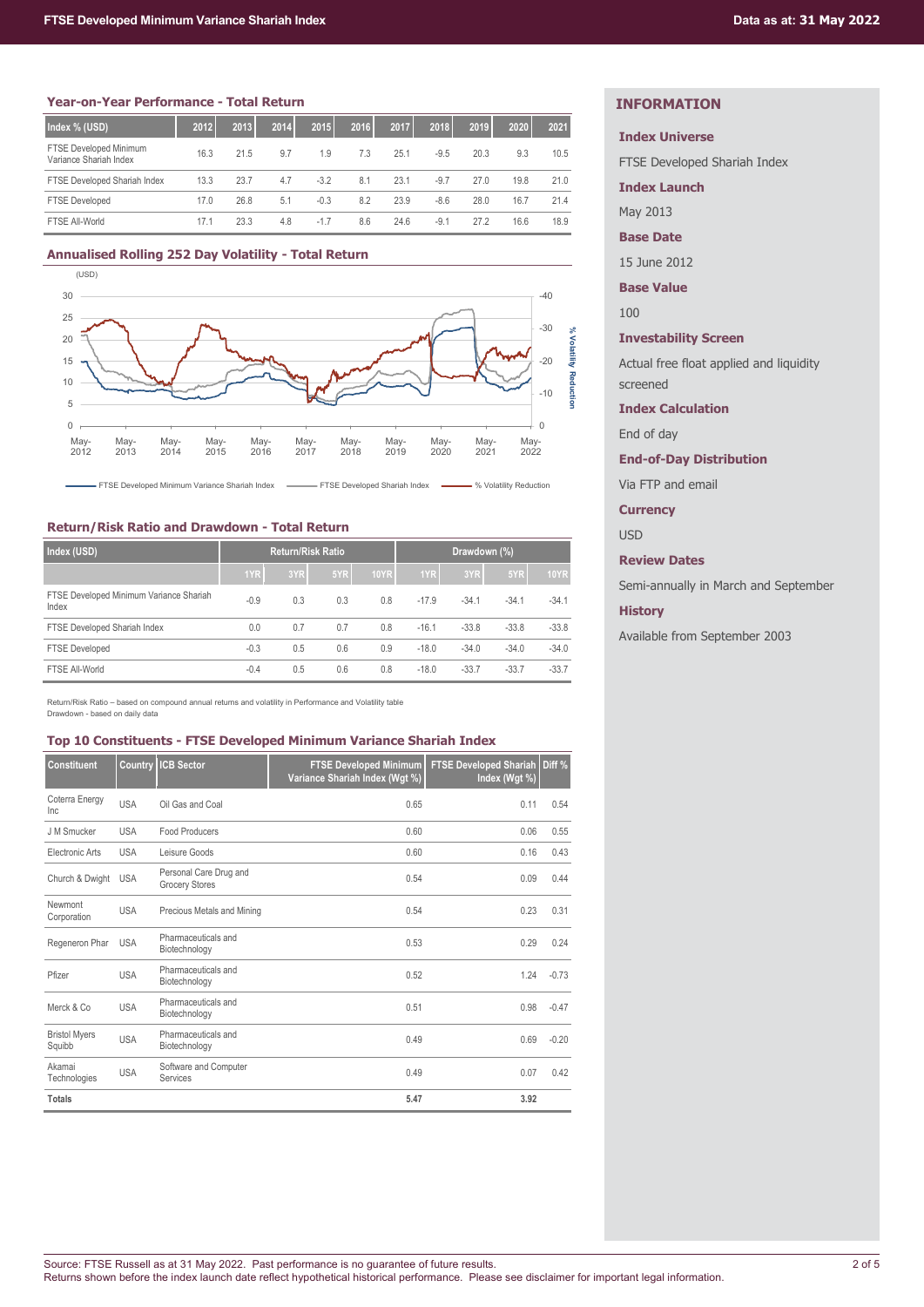# **Country Breakdown**

|               |                | <b>FTSE Developed Minimum</b><br>Variance Shariah Index |        |                | <b>FTSE Developed Shariah Index</b> |        |                | <b>FTSE Developed</b>    |        |
|---------------|----------------|---------------------------------------------------------|--------|----------------|-------------------------------------|--------|----------------|--------------------------|--------|
| Country       | No. of<br>Cons | <b>Net MCap</b><br>(USDm)                               | Wgt %  | No. of<br>Cons | <b>Net MCap</b><br>(USDm)           | Wgt %  | No. of<br>Cons | <b>Net MCap</b><br>(USDm | Wgt %  |
| Australia     | 26             | 236,164                                                 | 1.81   | 62             | 719,584                             | 3.03   | 111            | 1,368,589                | 2.48   |
| Austria       | $\overline{4}$ | 34,014                                                  | 0.26   | 5              | 22,332                              | 0.09   | 7              | 33,588                   | 0.06   |
| Belgium       | 3              | 49.043                                                  | 0.38   | 3              | 26,437                              | 0.11   | 16             | 152,935                  | 0.28   |
| Canada        | $\overline{7}$ | 152,775                                                 | 1.17   | 14             | 479,537                             | 2.02   | 51             | 1,741,328                | 3.16   |
| Denmark       | 8              | 156,439                                                 | 1.20   | 14             | 332,718                             | 1.40   | 21             | 395,831                  | 0.72   |
| Finland       | 8              | 112,832                                                 | 0.86   | 11             | 125,027                             | 0.53   | 17             | 208,409                  | 0.38   |
| France        | 22             | 266,640                                                 | 2.04   | 38             | 981,480                             | 4.13   | 78             | 1,653,832                | 3.00   |
| Germany       | 27             | 457,635                                                 | 3.50   | 53             | 787,416                             | 3.31   | 85             | 1,277,184                | 2.32   |
| Hong Kong     | 36             | 736,412                                                 | 5.64   | 36             | 132,601                             | 0.56   | 90             | 520,770                  | 0.94   |
| Ireland       | $\overline{2}$ | 28,615                                                  | 0.22   | $\overline{2}$ | 14,602                              | 0.06   | 4              | 32,590                   | 0.06   |
| Israel        |                |                                                         |        | $\mathbf{1}$   | 637                                 | 0.00   | 42             | 118,774                  | 0.22   |
| Italy         | 12             | 133,713                                                 | 1.02   | 20             | 223,063                             | 0.94   | 38             | 396,415                  | 0.72   |
| Japan         | 163            | 1,724,083                                               | 13.20  | 274            | 1,869,906                           | 7.87   | 507            | 3,804,632                | 6.90   |
| Korea         | 73             | 915,296                                                 | 7.01   | 86             | 670,099                             | 2.82   | 161            | 901,408                  | 1.64   |
| Netherlands   | 6              | 101,079                                                 | 0.77   | 13             | 345,569                             | 1.45   | 30             | 647,560                  | 1.17   |
| New Zealand   | 13             | 255,741                                                 | 1.96   | 13             | 45,953                              | 0.19   | 15             | 49,735                   | 0.09   |
| Norway        | 5              | 65,813                                                  | 0.50   | 10             | 91,890                              | 0.39   | 17             | 133,660                  | 0.24   |
| Poland        | $\overline{2}$ | 35,418                                                  | 0.27   | 5              | 17,346                              | 0.07   | 13             | 40,534                   | 0.07   |
| Portugal      | $\overline{2}$ | 14,867                                                  | 0.11   | 3              | 26,769                              | 0.11   | 4              | 32,385                   | 0.06   |
| Singapore     | 15             | 297,867                                                 | 2.28   | 15             | 51,151                              | 0.22   | 39             | 215,732                  | 0.39   |
| Spain         | $\overline{7}$ | 82,631                                                  | 0.63   | 13             | 215,107                             | 0.90   | 26             | 396,210                  | 0.72   |
| Sweden        | 8              | 73,682                                                  | 0.56   | 35             | 295,861                             | 1.24   | 61             | 523,690                  | 0.95   |
| Switzerland   | 29             | 564,955                                                 | 4.32   | 36             | 1,178,076                           | 4.96   | 52             | 1,538,228                | 2.79   |
| UK            | 27             | 373,512                                                 | 2.86   | 62             | 1,439,592                           | 6.06   | 117            | 2,572,998                | 4.67   |
| <b>USA</b>    | 201            | 6,194,111                                               | 47.42  | 235            | 13,677,271                          | 57.54  | 622            | 36,355,229               | 65.97  |
| <b>Totals</b> | 706            | 13,063,337                                              | 100.00 | 1059           | 23,770,024                          | 100.00 | 2224           | 55,112,248               | 100.00 |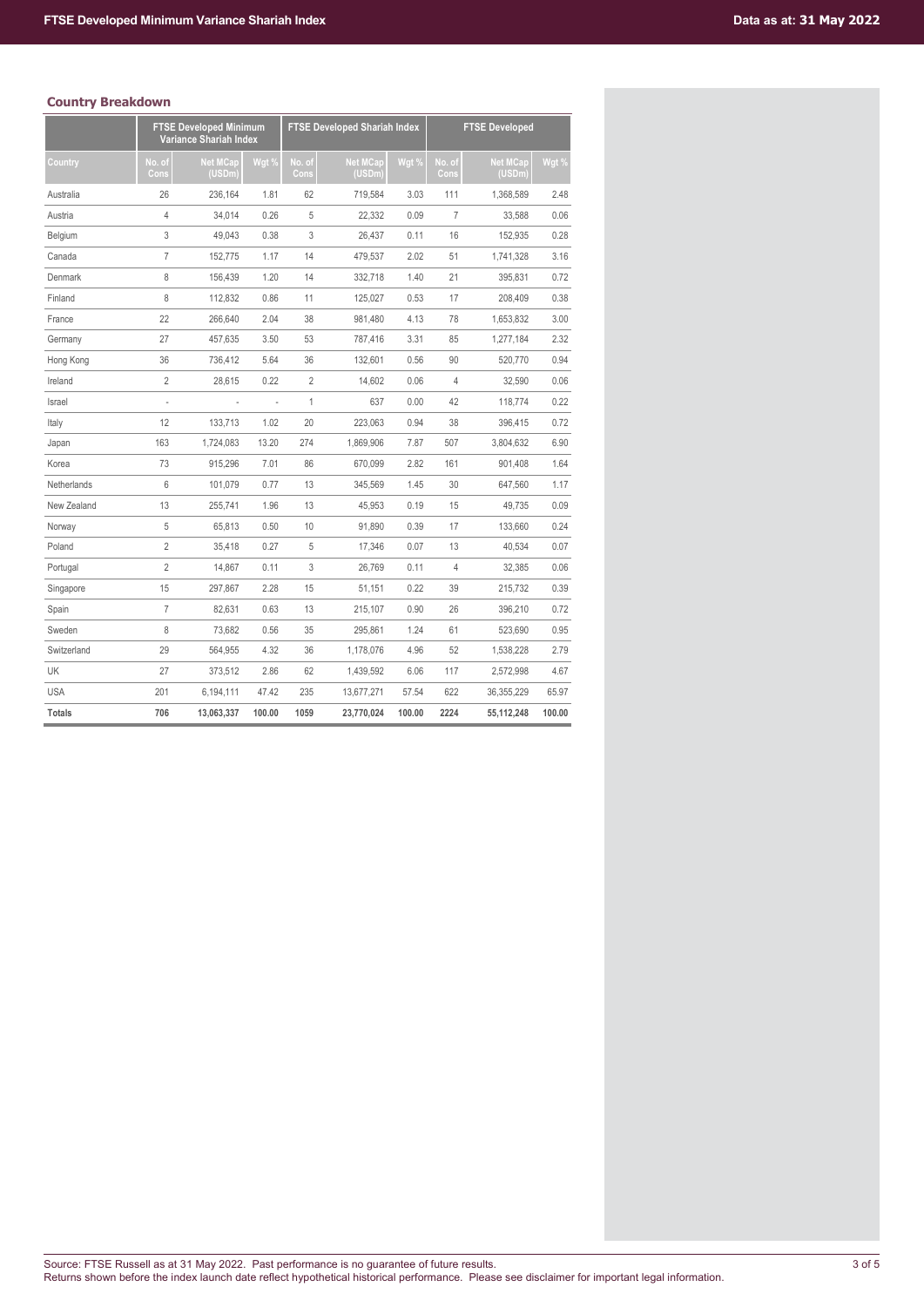## **ICB Supersector Breakdown**

|               |                                          |                          | <b>FTSE Developed Minimum</b><br>Variance Shariah Index |        | <b>FTSE Developed Shariah</b><br><b>Index</b> |                           |                          | <b>FTSE Developed</b> |                           |        |  |
|---------------|------------------------------------------|--------------------------|---------------------------------------------------------|--------|-----------------------------------------------|---------------------------|--------------------------|-----------------------|---------------------------|--------|--|
| CB Code       | <b>CB Supersector</b>                    | No. of<br>Cons           | <b>Net MCap</b><br>(USDm)                               | Wgt %  | No. of<br>Cons                                | <b>Net MCap</b><br>(USDm) | Wgt %                    | No. of<br>Cons        | <b>Net MCap</b><br>(USDm) | Wgt %  |  |
| 1010          | Technology                               | 74                       | 1,318,676                                               | 10.09  | 116                                           | 5,719,835                 | 24.06                    | 223                   | 11,847,895                | 21.50  |  |
| 1510          | Telecommunications                       | 28                       | 552,550                                                 | 4.23   | 30                                            | 571,227                   | 2.40                     | 69                    | 1,683,256                 | 3.05   |  |
| 2010          | <b>Health Care</b>                       | 115                      | 2,614,294                                               | 20.01  | 138                                           | 5,096,786                 | 21.44                    | 196                   | 7,099,847                 | 12.88  |  |
| 3010          | <b>Banks</b>                             | ÷                        | L,                                                      |        | $\overline{\phantom{a}}$                      |                           | Ĭ.                       | 110                   | 3,441,867                 | 6.25   |  |
| 3020          | <b>Financial Services</b>                | 1                        | 17,350                                                  | 0.13   | 4                                             | 16,467                    | 0.07                     | 102                   | 2,410,401                 | 4.37   |  |
| 3030          | Insurance                                | $\overline{\phantom{a}}$ | $\overline{\phantom{a}}$                                | ÷      | $\overline{\phantom{a}}$                      | $\overline{\phantom{a}}$  | $\overline{\phantom{a}}$ | 88                    | 1,755,308                 | 3.18   |  |
| 3510          | <b>Real Estate</b>                       | 19                       | 476.104                                                 | 3.64   | 31                                            | 334,144                   | 1.41                     | 154                   | 1,643,957                 | 2.98   |  |
| 4010          | Automobiles and<br>Parts                 | 21                       | 259,925                                                 | 1.99   | 47                                            | 1,015,606                 | 4.27                     | 68                    | 1,557,237                 | 2.83   |  |
| 4020          | <b>Consumer Products</b><br>and Services | 42                       | 745,891                                                 | 5.71   | 74                                            | 747,294                   | 3.14                     | 120                   | 1,651,028                 | 3.00   |  |
| 4030          | Media                                    | 9                        | 159,673                                                 | 1.22   | 13                                            | 117,356                   | 0.49                     | 40                    | 653,192                   | 1.19   |  |
| 4040          | Retailers                                | 21                       | 429,528                                                 | 3.29   | 28                                            | 399,394                   | 1.68                     | 67                    | 2,667,138                 | 4.84   |  |
| 4050          | <b>Travel and Leisure</b>                | 8                        | 124,365                                                 | 0.95   | 11                                            | 35,319                    | 0.15                     | 81                    | 968,286                   | 1.76   |  |
| 4510          | Food Beverage and<br>Tobacco             | 38                       | 899.026                                                 | 6.88   | 40                                            | 694,376                   | 2.92                     | 107                   | 2,362,968                 | 4.29   |  |
| 4520          | Personal Care Drug<br>and Grocery Stores | 27                       | 722,602                                                 | 5.53   | 27                                            | 856,093                   | 3.60                     | 62                    | 1,297,760                 | 2.35   |  |
| 5010          | Construction and<br><b>Materials</b>     | 36                       | 399,657                                                 | 3.06   | 65                                            | 569,999                   | 2.40                     | 75                    | 618,607                   | 1.12   |  |
| 5020          | Industrial Goods and<br>Services         | 133                      | 2,198,290                                               | 16.83  | 218                                           | 2,629,547                 | 11.06                    | 353                   | 6,641,660                 | 12.05  |  |
| 5510          | <b>Basic Resources</b>                   | 31                       | 513,679                                                 | 3.93   | 58                                            | 1,063,792                 | 4.48                     | 66                    | 1,095,273                 | 1.99   |  |
| 5520          | Chemicals                                | 50                       | 574,212                                                 | 4.40   | 67                                            | 955,351                   | 4.02                     | 78                    | 1,046,902                 | 1.90   |  |
| 6010          | Energy                                   | 20                       | 383,729                                                 | 2.94   | 50                                            | 2,420,369                 | 10.18                    | 65                    | 2,867,645                 | 5.20   |  |
| 6510          | Utilities                                | 33                       | 673,785                                                 | 5.16   | 42                                            | 527,070                   | 2.22                     | 100                   | 1,802,021                 | 3.27   |  |
| <b>Totals</b> |                                          | 706                      | 13,063,337                                              | 100.00 | 1059                                          | 23,770,024                | 100.00                   | 2224                  | 55,112,248                | 100.00 |  |

# **Index Characteristics**

| <b>Attributes</b>       | <b>FTSE Developed</b><br><b>Minimum</b><br>Variance Shariah<br><b>Index</b> | <b>FTSE Developed</b><br><b>Shariah Index</b> | <b>FTSE Developed</b> | <b>FTSE All-World</b> |
|-------------------------|-----------------------------------------------------------------------------|-----------------------------------------------|-----------------------|-----------------------|
| Number of constituents  | 706                                                                         | 1059                                          | 2224                  | 4128                  |
| Dividend Yield %        | 2.14                                                                        | 2.08                                          | 2.04                  | 2.16                  |
| Constituent (Wgt %)     |                                                                             |                                               |                       |                       |
| Average                 | 0.14                                                                        | 0.09                                          | 0.04                  | 0.02                  |
| Largest                 | 0.65                                                                        | 9.65                                          | 4.16                  | 3.73                  |
| Median                  | 0.11                                                                        | 0.03                                          | 0.01                  | 0.00                  |
| Top 10 Holdings (Wgt %) | 5.47                                                                        | 23.77                                         | 16.61                 | 14.91                 |

## **About the FTSE Global Equity Shariah Index Series**

The FTSE Global Equity Shariah Index Series has been fully certified as Shariah compliant through the issue of a Fatwa (Islamic legal opinion) by Yasaar's principals. Unlike other competitor methodologies, a more conservative approach to Shariah compliance is ensured by rating debt ratio limits that are measured as a percentage of total assets, rather than more volatile measures that use 12 month trailing market capitalisation. This ensures companies do not pass the screening criteria due to market price fluctuation, allowing the methodology to be less speculative and more in keeping with Shariah principles. Yasaar's screening methodology is set out below: